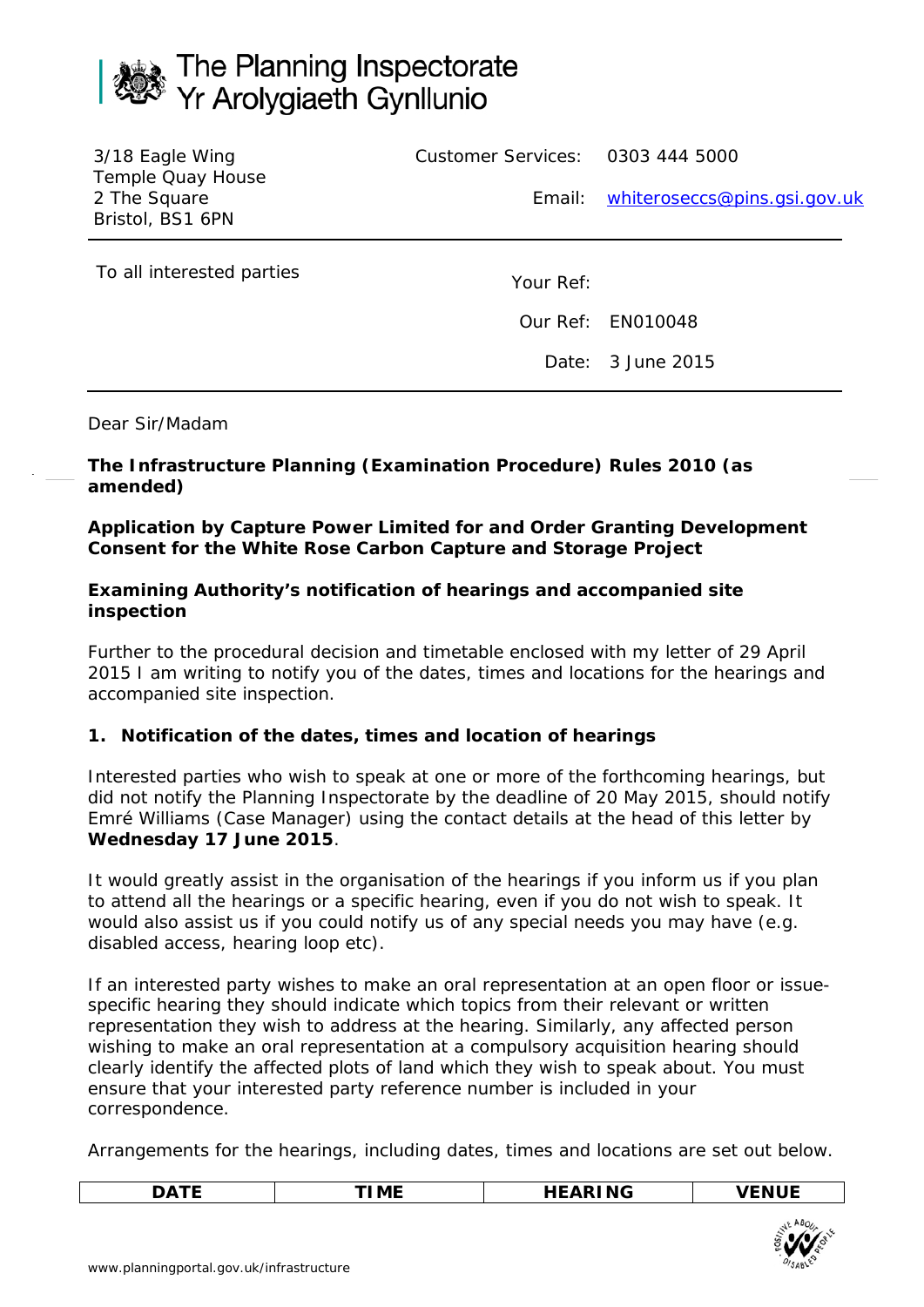| <b>Wednesday 1 July</b><br>2015                  | Doors open at<br>9.30am and hearing<br>starts at 10.00am  | Issue-specific hearing<br>relating to<br><b>Environmental Issues</b>      | Lowther<br>Hotel, Aire<br>Street, Goole, |
|--------------------------------------------------|-----------------------------------------------------------|---------------------------------------------------------------------------|------------------------------------------|
| <b>Wednesday 1 July</b><br><b>2015 (Evening)</b> | Doors open at<br>18.30pm and hearing<br>starts at 19.00pm | Open Floor Hearing                                                        | East Yorkshire<br><b>DN14 5QW</b>        |
| <b>Thursday 2 July</b><br><b>2015 (Morning)</b>  | Doors open at<br>9.30am and hearing<br>starts at 10.00am  | Compulsory<br><b>Acquisition Hearing</b>                                  |                                          |
| <b>Thursday 2 July</b><br>2015 (Afternoon)       | Hearing starts at<br>12.00pm                              | Issue-specific hearing<br>relating to the<br>Development Consent<br>Order |                                          |

Agendas for the issue-specific hearings will be published on the Planning Portal website at least 7 days in advance and will set out detailed arrangements for each day and the topic/s to be heard on that day. The Examining Authority will decide on the topics to be considered at the issue-specific hearings. Each interested party is entitled to make oral representations at the hearing (subject to the Examining authority's powers of control over the hearings).

Guidance under the Planning Act 2008 provides that at hearings it is the Examining Authority that will probe, test and assess the evidence through direct questioning of persons making oral representations. Questioning at the hearings therefore will be led by me.

The time allocated for each of the issue-specific hearings will be estimated, based on the matters identified for consideration. Should a hearing take less time than anticipated, the Examining Authority may conclude the hearing as soon as all relevant contributions have been made and all questions asked and responded to. Equally, if there are additional matters to be dealt with, or there are submissions that take a considerable amount of time at any hearing, there may be a need to continue the session for longer on the day, or adjourn the hearing.

# **Open Floor Hearing**

I have decided to hold an Open Floor Hearing to provide an opportunity for Interested Parties who wish to do so to make oral representations to me about the application.

I may conclude the hearing as soon as all relevant contributions have been made and all questions asked and responded to, so please ensure if you intend to speak that you arrive at the beginning of the hearing.

#### **Compulsory Acquisition Hearing**

This hearing is an important opportunity for you to let me have your views specifically about the proposal to compulsorily acquire your land, or rights you may have in land, as proposed in the application for development consent for the White Rose Carbon Capture Storage application. It is important to note that this is the only hearing date specifically to hear the views of persons with interests in land proposed to be compulsorily acquired and I therefore encourage you to attend.

**2. Comments on matters arising from hearings**